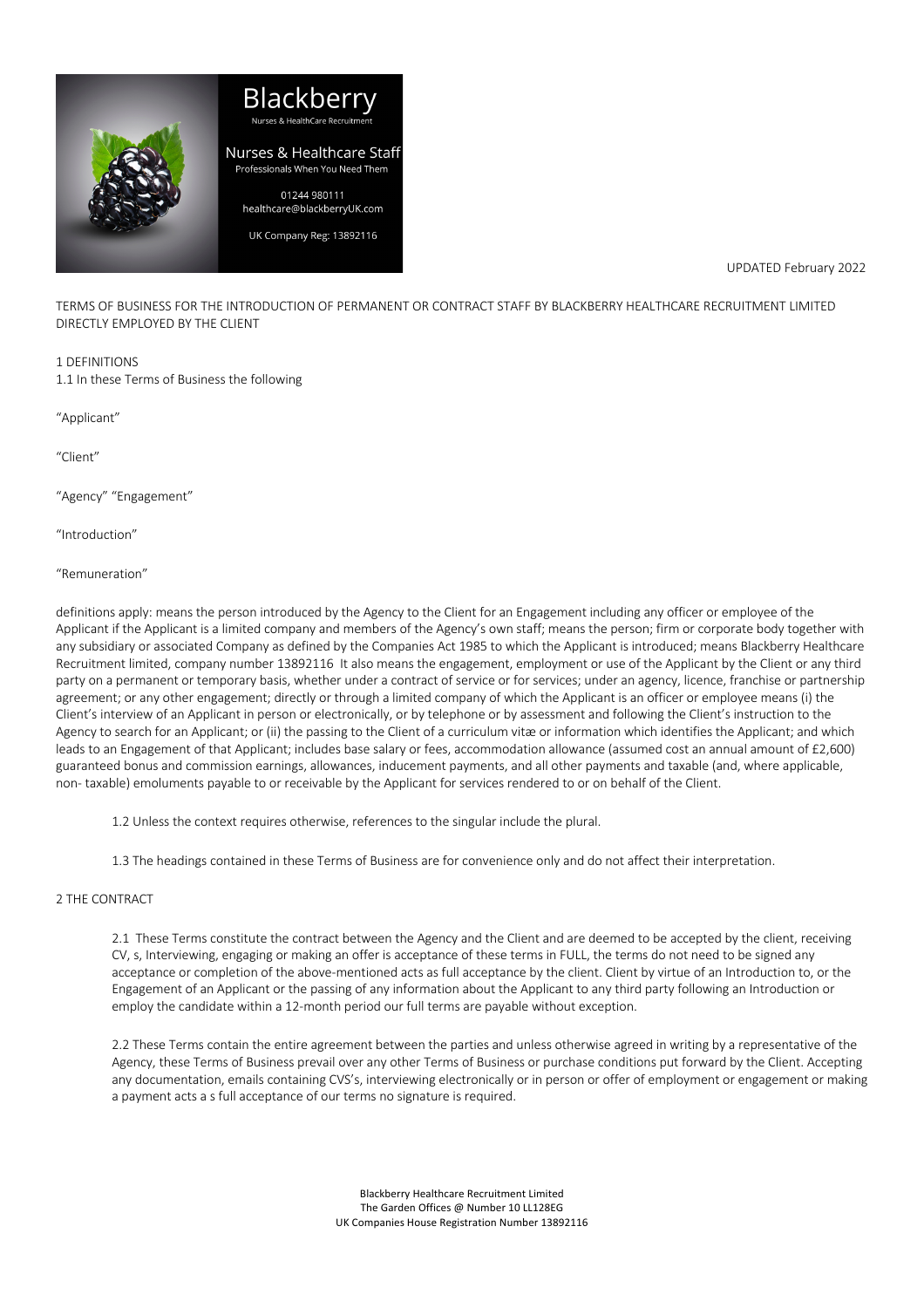2.3 No variation or alteration to these Terms shall be valid unless the details of such variation are agreed between the Agency and the Client and are set out in writing or on your invoice or a copy of the varied terms is given to the Client stating the date on or after which such varied terms shall apply. Should the client not comply with any amended terms as sated on your invoice then these standard terms comply in FULL without exception.

#### 3 NOTIFICATION AND FEES

#### 3.1 The Client agrees:

3.1.1 To notify the Agency immediately of any offer of an Engagement which it makes to the Applicant.

3.1.2 To notify the Agency immediately that its offer of an Offer / Engagement to the Applicant has been accepted and to provide details of the Remuneration to the Agency; and

3.1.3 To pay the Agency's fee within the agreed timescale as stated on your invoice which you selected or our standard terms of 25% within 30 days of the date of invoice. Or if a promotional rate was asked for by the client and agreed by us and is not paid as agreed and stated on the invoice, our full terms of business will apply without exception.

3.2 Except in the circumstances of promotional rates agreed between the Agency and the client which are clearly printed on your invoice and set out in clause 5.1 below, no standard fee is incurred by the Client until the Applicant commences the Engagement when the Agency will render an invoice to the Client for its fees. Unless the Client Cancels the offer!

3.3 The Agency reserves the right to charge interest on invoiced amounts unpaid for more than 30 days at the rate of 10% of the gross fee for each month (or part thereof) for which the debt remains unpaid beyond the due date. Where the customer does not settle its debt with Blackberry within the terms agreed, Blackberry has the right to remove all discounts and revert to standard tariff. Standard tariff for placements being minimum of 25% of annual salary. For the avoidance of doubt all discounts are deemed to be a minimum of £2,200 per placement for FOH staff & £3,500 for Chefs.

3.4 The fee payable to the Agency by the Client for an Introduction resulting in an Accepted Offer / Engagement is calculated in accordance with the accompanying Scale of Fees set out in the schedule to these Terms of Business on the gross Remuneration applicable during the first 12 months of the Engagement at the minimum of 9%. VAT will be charged on the fee if and when applicable.

3.5 In the event that the Offer / Engagement is for a fixed term of less than 12 months, the fee and rebate may / will apply pro- rata. If the Engagement is extended beyond the initial fixed term or if the Client engages or re-engages the Applicant within 6 calendar months from the date of termination of the first Engagement or withdrawal of the offer the Client shall be liable to pay a further fee based on the additional Remuneration applicable for the period of Engagement following the initial fixed term up to the termination of the second Engagement or the first anniversary of its commencement, whichever is the sooner.

3.6 Our minimum standard fee on permanent placements is a 25% of yearly packages Promotional rates of 12.5% may be available and can be selected by the client. Our discounted promotional rate of fees when offered for permanent placements is dependent on each individual applicant and the clients preferred payment of invoice we take into account

- Candidates experience
- Position offered
- Accommodation / allowances
- Client selecting to make a one off discounted introduction fee with no refunds or rebates by the agency
- Client wishing to pay on offer
- Client wishing to pay on day of arrival
- Client wishing to pay on after 7 days from arrival etc

This fee applied to any placement, including part time placements will always be clearly stated on your invoice. Should the client not comply with any payment terms as sated on your invoice then these standard terms will apply in FULL without exception.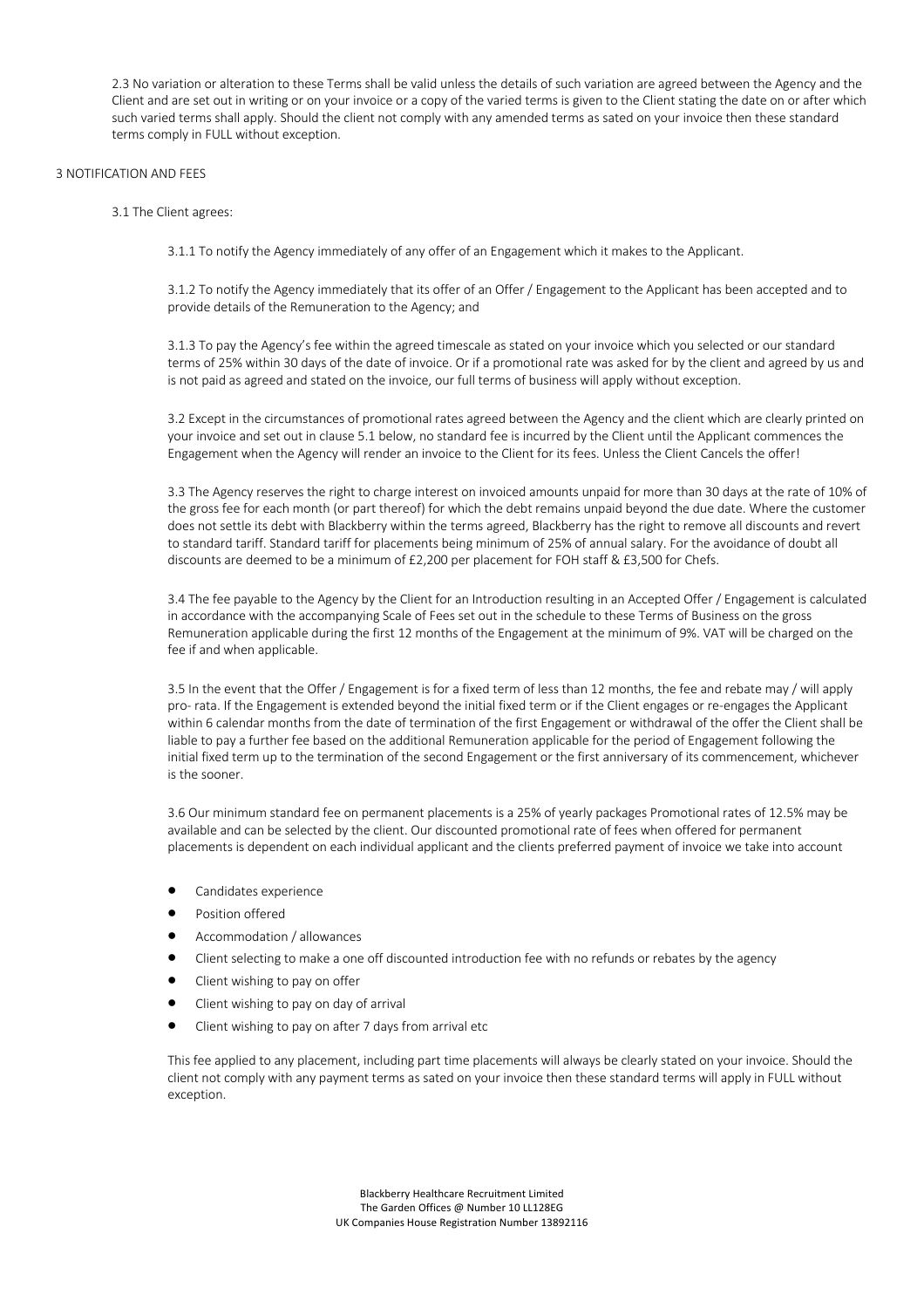#### 4 REFUNDS & REBATES

4.1 In order to qualify for the following refund, the Client must pay the Agency's fee within the agreed timescale as agreed and stated on the invoice as this forms part of our agreement with you the client invoice and must notify the Agency in writing of the termination of the Engagement within 7 days of its termination and supply a copy of the P45 within 14 days of the termination of the contract with the employee, should the client fail to supply such documents then NO REFUND will be Offered, Processed Or Expected, should the candidate leave due to the clients Non-compliance with the original signed offer no refunds will be given under any circumstances. Our Managing Directors decision is final in any disputes. Any refunds for promotional / discounted rates below our standard published FULL RATES will be issued in a credit note to be used for future services with Blackberry and have no monitory value. If the client was to cancel any rebates or refunds due once we are instructed to find a replacement then no credits or monies will be refunded as we would have incurred costs for advertising, administration which we had completed under the client's instructions. Please see point 12 for levels of refunds.

4.2 If the Engagement terminates before the expiry of 10 weeks from the commencement of the Engagement (except where the Applicant is made redundant) the fee will be refunded in accordance with the accompanying Scale of Refund set out in the schedule to these Terms of Business. Or if the client has accepted a discounted or promotional rate then as clearly stated on your invoice and is always in the terms of a credit note. Please see point 12 for levels of refunds.

4.3 For No Show of Candidates for any reason or Candidates that leave employment within the first 3 days (THREE DAYS) Clients who selected the Discounted / Promotional rates: Any refunds for promotional / discounted rates below (except our standard published FULL RATES) will be issued in a credit note to be used for future services with Blackberry and have no monitory value. By signing an offer, accepting CV's holding an interview you agree to these terms in Full. You do not need to sign our terms as the option you the client has selected is clearly stated on your invoice with a link to these terms which you can download. Please see point 12 for levels of refunds.

# 5 CANCELLATION FEE

5.1 If, after the offer of Engagement has been made by the client through the agency, either verbally, by telephone, electronically including via email, via sms and the agency has confirmed the applicant has accepted and an offer letter has been agreed, even if not signed as the client has legally made the offer and the candidate has accepted so the contract is now binding, should the offer be withdrawn, altered or terminated or arrival date changed outside the 60 days the offer is valid for then the agency is entitled to the cancellation fee in full, as the client is the person, business or company that has broken the agreement, the candidate accepted in good faith and is entitled to claim compensation from the agency, or: Should the Client decides for any reason not to proceed with the appointment prior to the Applicant starting work within 60 days of offer being made in any format including verbally, the client shall be liable to pay the Agency 100% of the fee in clause 3.4. OR A MINIUM OF 20% of total yearly salary package as made in the signed candidate offer letter, offers are accepted in good faith and can be made verbally, electronically (Email) Should the candidate not of accepted the offer prior to the client cancelling then no fees are payable, once the offer is agreed verbally or signed by the candidate as instructed by the client to make the offer the agency then the fees are payable on presentation of the cancellation invoice or additional costs will be incurred. The agency will confirm the candidate has accepted prior to an offer letter being agreed, sent or signed the client & candidate do not need to sign any offer made if both parties accept verbally or electronically so as the company can issue a contract on arrival should they prefer.

5.2 Should a client cancel and seek a rebate/ refund/ or replacement at a later date and have received any discounts whatsoever from Blackberry against replacements or recruitment fees previously within the invoice for the original candidate then our full standard cancellation fees of 25% (For each cancelled candidate) will be reinstated for any / all replacements and cancellations so all discounts will be cancelled. This is due to us having to cover the costs of cancellation with the candidate who you have made a formal offer to previously, it has been accepted, Blackberry has then had to sort everything out in finding a replacement for yourselves and a new placement for the candidate, doubling our services to you / caused by your cancelation. Please see point 12 for levels of refunds.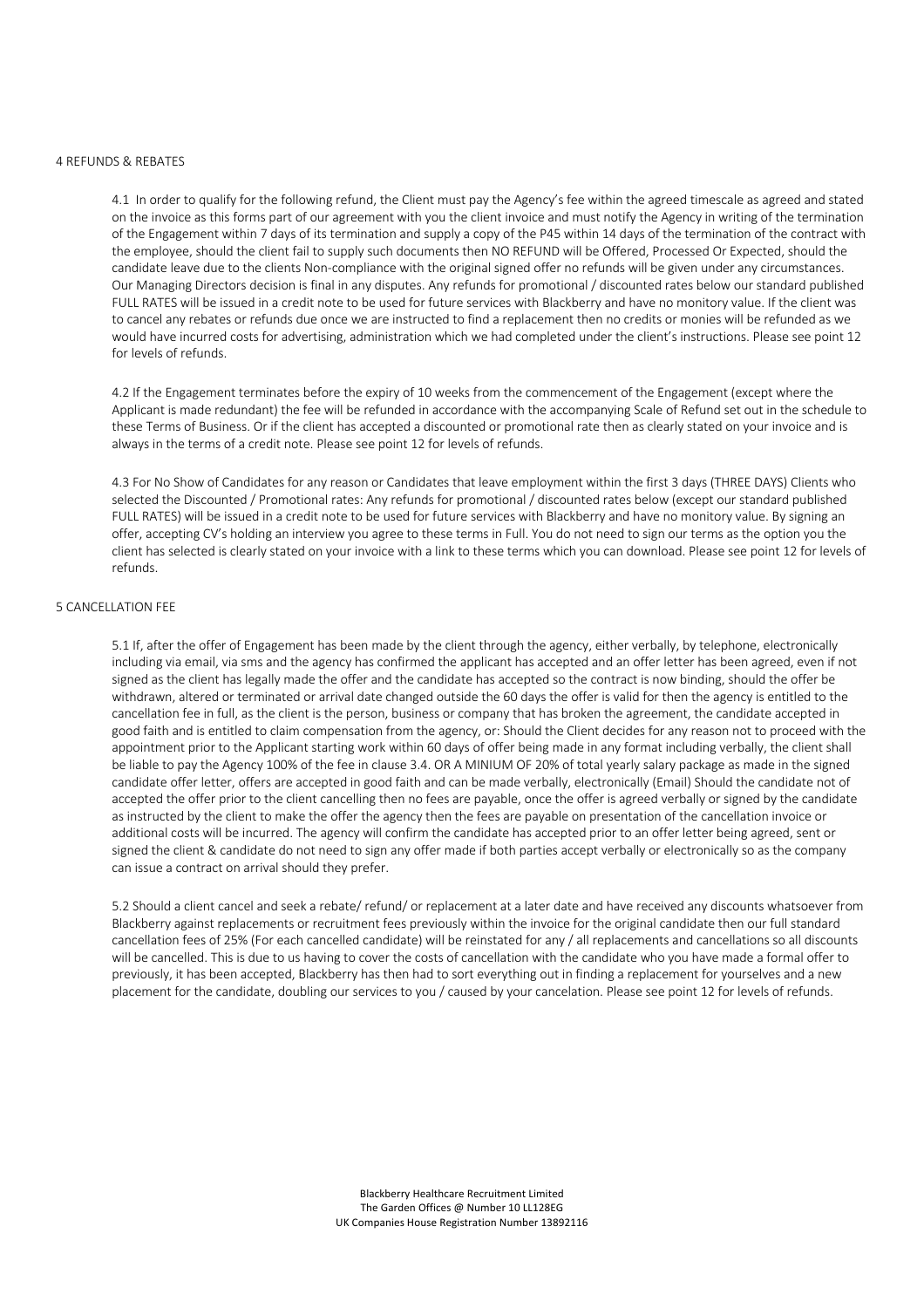#### 6 INTRODUCTIONS

6.1 Introductions of Applicants are confidential. The disclosure by the Client to a third party of any details regarding an Applicant introduced by the Agency which results in an Engagement with that third party within 12 months of the Introduction renders the Client liable to payment of the Agency's fee as set out in clause 3.4 with no entitlement to any refund.

6.2 An introduction fee calculated in accordance with clause 3.4 will be charged in relation to any Applicant engaged as a consequence of or resulting from an introduction by or through the Agency, whether direct or indirect, within 12 months from the date of the Agency's Introduction.

6.3 Where the amount of the actual Remuneration is not known the Agency will charge a fee calculated in accordance with clause 3.4 on the minimum level of remuneration applicable for the position in which the Applicant has been engaged with regard to any information supplied to the Agency by the Client and/or comparable positions in the market generally for such positions.

# 7 SUITABILITY AND REFERENCES

7.1 The Agency endeavours to ensure the suitability of any Applicant introduced to the Client by obtaining confirmation of the Applicant's identity; that the Applicant has the experience, training, qualifications and any authorisation which the Client considers necessary or which may be required by law or by any professional body; and that the Applicant is willing to work in the position which the Client seeks to fill.

7.2 At the same time as proposing an Applicant to the Client the Agency shall inform the Client of such matters in clause 7.1 as they have obtained confirmation of. Where such information is not given in paper form or by electronic means it shall be confirmed by such means by the end of the third business day (excluding Saturday, Sunday and any public or Bank holiday) following save where the Applicant is being proposed for a position which is the same as one in which the Applicant has worked within the previous five business days and such information has already been given to the Client.

7.3 The Agency endeavours to take all such steps as are reasonably practicable to ensure that the Client and Applicant are aware of any requirements imposed by law or any professional body to enable the Applicant to work in the position which the Client seeks to fill. It is the client's responsibility to check that the Applicant holds all / any legal documents required by UKBA to enable the candidate to work in the UK and the client's responsibility to ensure they are legally permitted to employ any candidate introduced to them by Blackberry under the UKBA rules and that they/ their business is registered with the UKBA to enable the application to proceed.

7.4 The Agency endeavours to take all such steps as are reasonably practicable to ensure that it would not be detrimental to the interests of either the Client or the Applicant for the Applicant to work in the position which the Client seeks to fill.

7.5 Notwithstanding clauses 7.1, 7.2, 7.3 and 7.4 above the Client shall satisfy itself as to the suitability of the Applicant and the Client shall take up any references provided by the Applicant / Agency to it. The Client is responsible for obtaining work Visa / permits and/or such other permission to work as may be required, for the arrangement of medical examinations and/or investigations into the medical history of any Applicant, and satisfying any medical and other requirements, qualifications or permission required by law of the country in which the Applicant is engaged to work, all these are the clients responsibility, though of course Blackberry has carried out checks but cannot be held responsible for the documentation supplied not verified.

7.6 To enable the Agency to comply with its obligations under clauses 7.1, 7.2, 7.3 and 7.4 above the Client undertakes to provide to the Agency details of the position which the Client seeks to fill, including the type of work that the Applicant would be required to do; the location and hours of work; the experience, training, qualifications and any authorisation which the Client considers necessary or which are required by law or any professional body for the Applicant to possess in order to work in the position; and any risks to health or safety known to the Client and what steps the Client has taken to prevent or control such risks. In addition, the Client shall provide details of the date the Client requires the Applicant to commence, the duration or likely duration of the work; the minimum rate of remuneration, expenses and any other benefits that would be offered; the intervals of payment of remuneration and the length of notice that the Applicant would be entitled to give and receive to terminate the employment with the Client.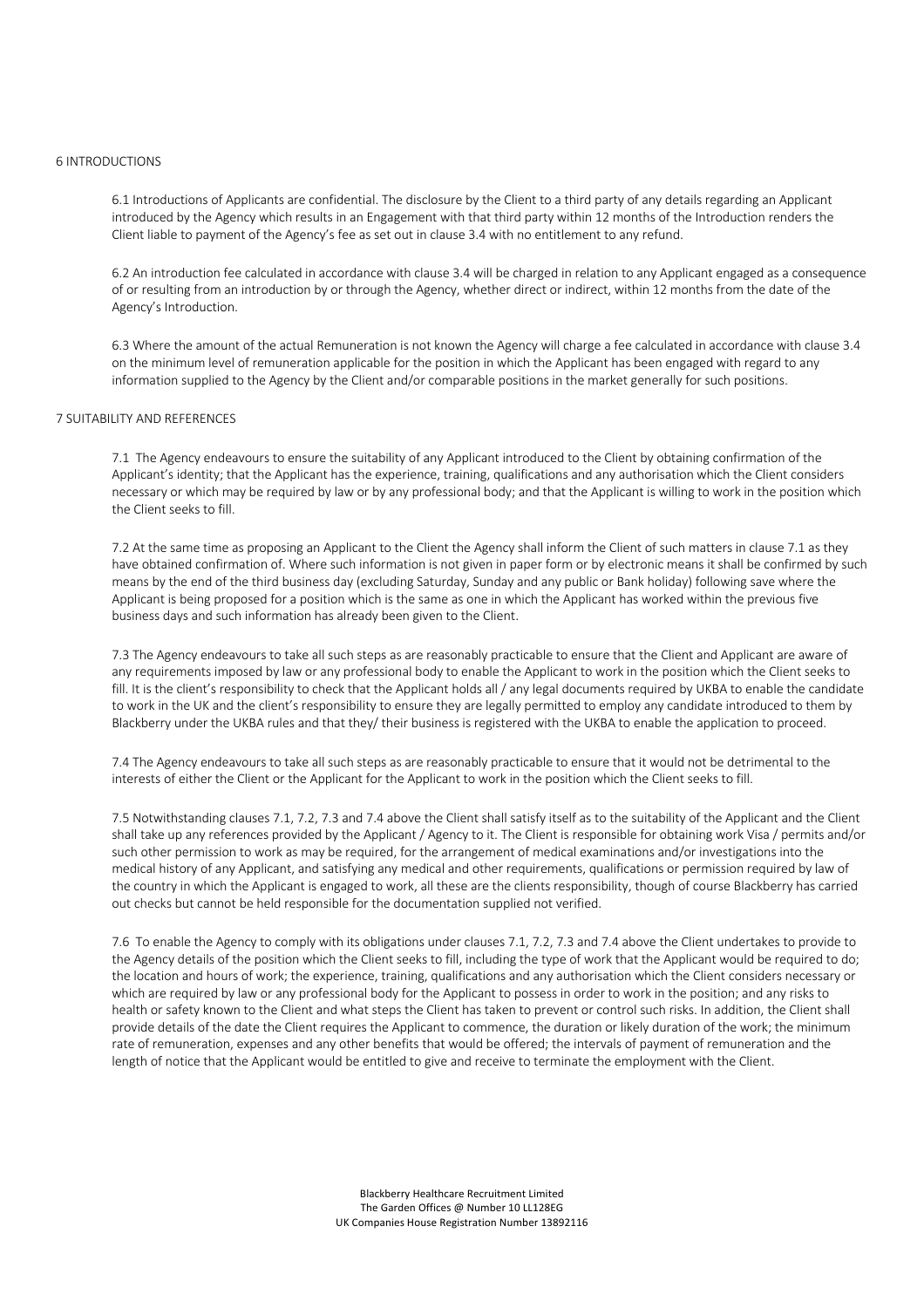## 8 SPECIAL SITUATIONS

8.1 Where the Applicant is required by law, or any professional body to have any qualifications or authorisations to work in the position which the Client seeks to fill; or the work involves caring for or attending one or more persons under the age of eighteen, or any person who by reason of age, infirmity or who is otherwise in need of care or attention, the Agency will take all reasonably practicable steps to obtain and offer to provide copies of any relevant qualifications or authorisations of the Applicant, two references from persons not related to the Applicant who have agreed that the references they provide may be disclosed to the Client and has taken all reasonably practicable steps to confirm that the Applicant is suitable for the position. If the Agency is unable to do any of the above it shall inform the Client of the steps it has taken to obtain this information in any event.

8.2 Where there is a significant adverse change in the client's business which prevents the Employment Business from obtaining sufficient insurance cover over the clients account, the Employment Business may, at its option, insist on immediate payment to bring the account down to a level the Employment Business can obtain insurance on. In the absence of suitable security, the Employment Business can, where it is unable to get sufficient cover from its insurers, terminate credit/business or reduce credit/business to a level it is comfortable with.

8.3 For the avoidance of doubt, a fee will be due from the client if the agencies own staff are directly or indirectly introduced to the client by virtue of their employment with the agency, this fee will be calculated at 100% of the first years' salary with the client and will not be subject to any refund unless expressly agreed in writing before the placement date.

#### 9 LIABILITY

9.1 The Agency shall not be liable under any circumstances for any loss, expense, damage, delay, costs or compensation, UKBA rules and changes in UKBA rules during the application (whether direct, indirect or consequential) which may be suffered or incurred by the Client arising from or in any way connected with the Agency seeking an Applicant for the Client or from the Introduction to Offer or Engagement of any Applicant by the Client or from the failure of the Agency to introduce any Applicant, or for the Applicant not to arrive with the client. For the avoidance of doubt, the Agency does not exclude liability for death or personal injury arising from its own negligence.

### 10 LAW

10.1 These Terms are For Blackberry Healthcare Recruitment Limited and as a UK Company Registered In England & Wales are as such governed by the law of England & Wales and are subject to the exclusive jurisdiction of the Courts of England & Wales

#### 11 COVID

11.1 In these difficult times it's important that everyone understands where Blackberry stands in regard to COVID conditions, laws, rules and instructions from any Government body or local authority regarding employment and offers. Should a client need to close its business for any duration for any reason related to COVID conditions locally / nationally then any employee supplied by the agency is entitled to any COVIV payments (FURLOUGH) as per any other person in employment with the client. Should a client be instructed to close / suspend its business whilst waiting for any starter to arrive then then Blackberry will suspend the arrival of the person (S) likewise should the candidate be unavailable to arrive due to local or National restrictions then the start date will be set to date when they are legally allowed to arrive and then agreed between all parties. Should the client or candidate wish to cancel the signed offer during this time a 100% replacement credit for a replacement will be made available to the client and accepted by all parties.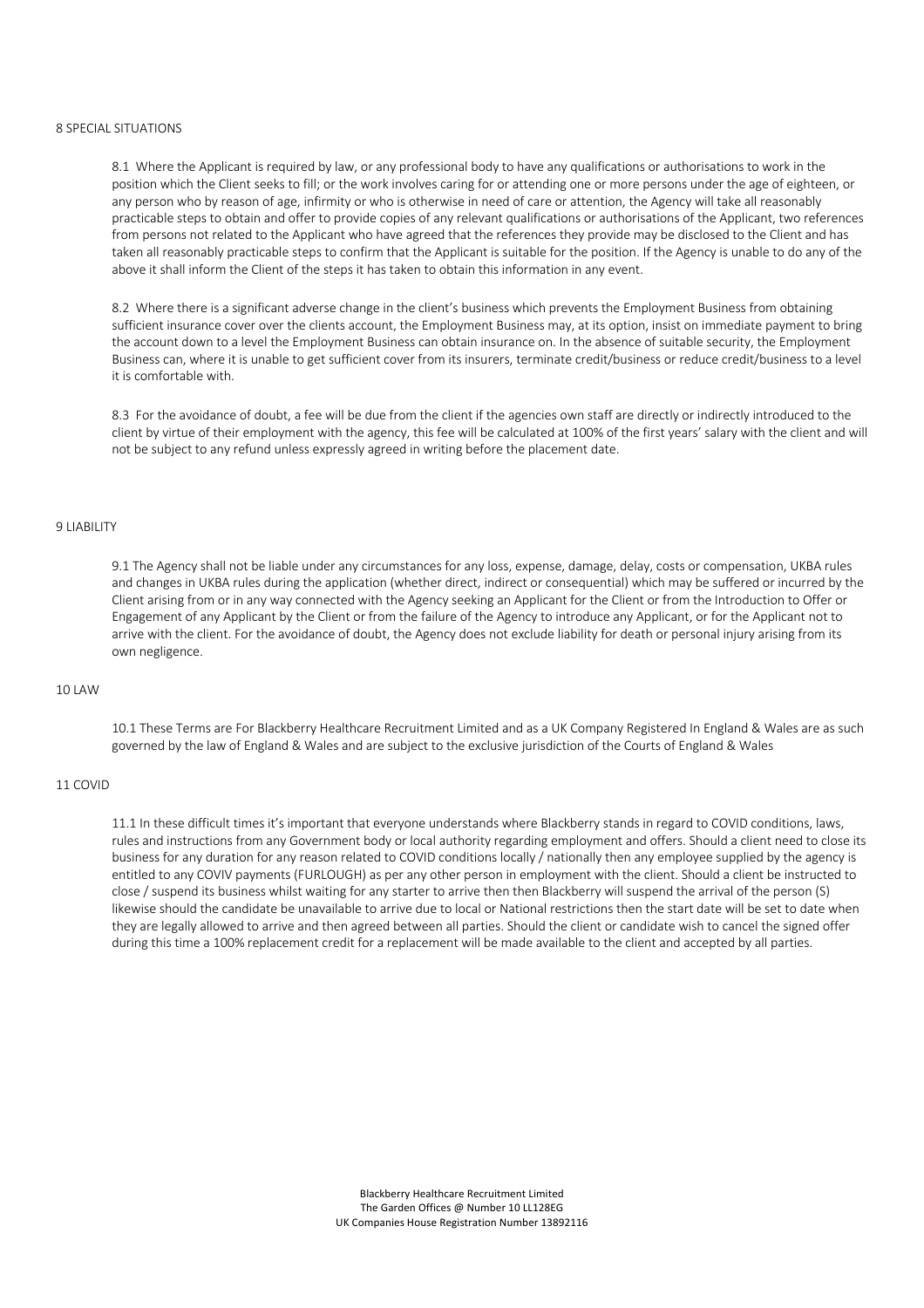### 12 SCHEDULE OF PAYMENTS / REFUNDS / REBATES

# PUBLISHED SCALE OF STANDARD FEES

Salary Band Fees:

Standard Rates for Nurses 20% to 30% Promotional Rates Nurses from 12.50% to 15% Standard Rates for Healthcare Staff 15% to 30% Promotional Rates Healthcare Staff from 12.50% to 15% Depending on experience SCHEDULE Of Rebates / Refunds:

SCALE OF REFUND / REBATE FOR FULL FEES: Are based on a declining 10 -week system from start date providing the client has complied in full of the offer made & our terms and conditions.

One Off Promotional or Discounted Fees: For all discounted and promotional rates these will be agreed and clearly stated on your invoice and will be rebated in the form of a credit note to be used against future services, as we cannot discount a service then refund for the service in full!

| Rebates    | Cash Rebates  |           | Credit Against Future Services |
|------------|---------------|-----------|--------------------------------|
| Week 1     | 45.0% of Fees | OR.       | 70% of Fees                    |
| Week 2     | 30.0% of Fees | OR        | 50% of Fees                    |
| Week 3     | 20.0% of Fees | OR        | 40% of Fees                    |
| Week 4     | 17.5% of Fees | <b>OR</b> | 35% of Fees                    |
| Week 5     | 15.0% of Fees | OR        | 30% of Fees                    |
| Week 6     | 12.5% of Fees | OR        | 25% of Fees                    |
| Week 7     | 10.0% of Fees | <b>OR</b> | 20% of Fees                    |
| Week 8     | 7.5% of Fees  | <b>OR</b> | 15% of Fees                    |
| Week 9     | 5.0% of Fees  | <b>OR</b> | 10% of Fees                    |
| Week 10    | 2.5% of Fees  | <b>OR</b> | 5% of Fees                     |
| Thereafter |               |           |                                |

SCHEDULE: SCALE OF REBATE: Are based on terms stated on your invoice and may include any of the following

Promotional rates below of 25% for Nurses and 25 % for Care Staff All refunds / rebates charged below our standard rates are without exception classed as "Promotional rates" which are clearly stated on your invoice and are below our standard minimum rate of 25% for so all these rebates will be in the form of a credit to be used against future services with Blackberry Healthcare Recruitment Limited without exceptions.

Should you the client wish to cancel once an offer is signed then no credits will be issued without exception, this is due to the Agency having to pay/ assist the candidate and then hopefully find them a new placement. The Client must also / has agreed within the acceptance of these terms to ensure the P45 Copy reaches our offices within the agreed timescale of 14 days from the last day of employment by the client / business stated in the offer, the P45 is 100% accurate, the employee of the client supplied by the agency has received all outstanding salary, overtime, bonus payments, holiday benefits and holiday pay failure will result in the none processing of any refund / rebate and the rebate will be non and void and non-payable, this is due to the administration costs incurred by Blackberry in chasing, sorting and clarifying the documentation.